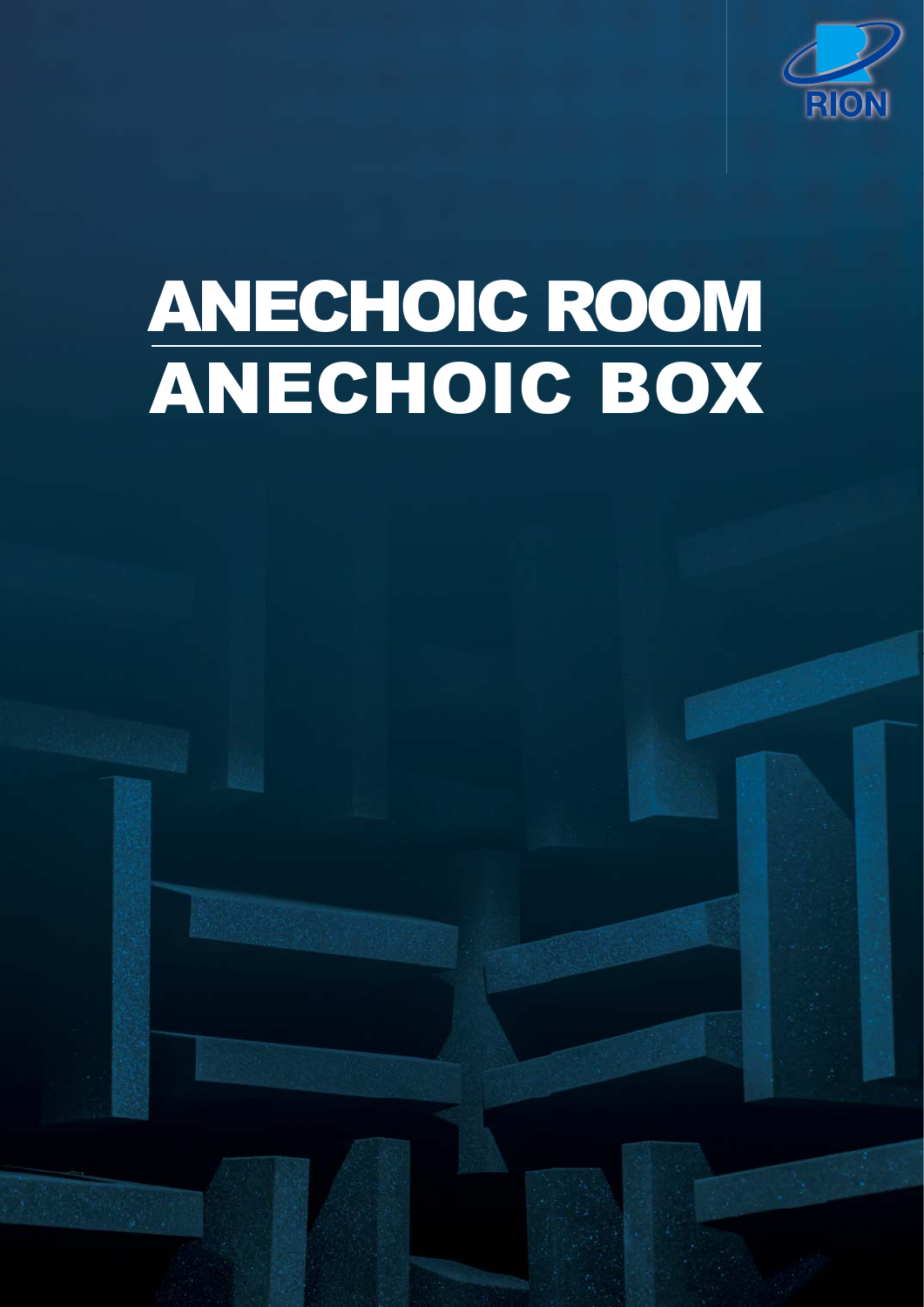### **RION provides sound measurement environment as well as measurement instrument.**

There is a strict demand for noise measurement environment from industries such as automobile and home appliance. Our anechoic box/room realizes sound field which is free from sound reflection coming from measurement object, while insulating ambient noise. This leads to accurate evaluation for the sound only emitted by the object.

## **Anechoic Box AR Series**

- **Ideal for sound test of small precision devices under inspection or research and development**
- **Small and portable with casters**
- **Reduces noise reflection from walls, enabling very accurate measurement**
- **Uses a high performance wedge for better sound absorption**
- **Available as standard Type L, or Type H with higher sound-insulation and absorption performance**

#### **Acoustic Performance**

#### **Sound Insulation Performance**

Values are measured according to JIS A 1417, but may vary slightly due to factors like the site structure (floor, walls, and ceiling) and/or surrounding ambient noise.

| <b>Type L</b>    |         |        |        |        |       |       |       |
|------------------|---------|--------|--------|--------|-------|-------|-------|
| Frequency        | (63 Hz) | 125 Hz | 250 Hz | 500 Hz | 1 kHz | 2 kHz | 4 kHz |
| Noise Insulation | 10dB    | 15dB   | 20dB   | 30 dB  | 32 dB | 35 dB | 39 dB |
|                  |         |        |        |        |       |       |       |

| Tvpe H'          |         |        |        |        |       |       |       |
|------------------|---------|--------|--------|--------|-------|-------|-------|
| Frequency        | (63 Hz) | 125 Hz | 250 Hz | 500 Hz | 1 kHz | 2 kHz | 4 kHz |
| Noise Insulation | 25dB    | 29dB   | 35 dB  | 40 dB  | 45 dB | 50 dB | 57 dB |

#### **Size & Weight**

| Tvpe L |               |                                                 |                                                 |        |  |
|--------|---------------|-------------------------------------------------|-------------------------------------------------|--------|--|
|        | Model         | External dimensions                             | Internal dimensions                             | Weight |  |
|        | <b>AR-11L</b> | 960 (H) × 930 (W) × 730 (D) mm                  | 500 (H) $\times$ 600 (W) $\times$ 400 (D) mm    | 90 kg  |  |
|        | <b>AR-22L</b> | 1170 (H) $\times$ 1130 (W) $\times$ 930 (D) mm  | 700 (H) $\times$ 800 (W) $\times$ 600 (D) mm    | 130 kg |  |
|        | AR-33L        | 1380 (H) $\times$ 1330 (W) $\times$ 1130 (D) mm | $900$ (H) $\times$ 1000 (W) $\times$ 800 (D) mm | 185 kg |  |

| Type H        |                                                                   |                                              |         |  |  |  |
|---------------|-------------------------------------------------------------------|----------------------------------------------|---------|--|--|--|
| Model         | <b>External dimensions</b>                                        | Internal dimensions                          | Weight  |  |  |  |
| <b>AR-11H</b> | 1380 (H) $\times$ 1250 (W) $\times$ 1050 (D) mm                   | 500 (H) $\times$ 600 (W) $\times$ 400 (D) mm | 630 kg  |  |  |  |
| <b>AR-22H</b> | 1600 (H) x 1450 (W) x 1250 (D) mm 700 (H) x 800 (W) x 600 (D) mm  |                                              | 860 kg  |  |  |  |
| <b>AR-33H</b> | 1900 (H) x 1650 (W) x 1450 (D) mm 900 (H) x 1000 (W) x 800 (D) mm |                                              | 1130 kg |  |  |  |

#### **Delivery**

Delivered as finished goods. (Wooden frame and barrier packaging) Lead time: approx. 3 months from ordering

#### **Sound Absorption Performance**

 $\bullet$  Made using sound-absorbing materials with the following performance:

| Wedge type      | 100 (H) $\times$ 150 (W) $\times$ 100 (D) mm |  |
|-----------------|----------------------------------------------|--|
| Glass wool type | $32$ kg/m <sup>3</sup>                       |  |
|                 |                                              |  |
|                 |                                              |  |

|                 | <b>IVDE II</b>                                                 |  |
|-----------------|----------------------------------------------------------------|--|
| Wedge type      | 100 (H) $\times$ 250 (W) $\times$ 100 (D) mm                   |  |
| Glass wool type | $32 \text{ ka/m}^3$                                            |  |
|                 | *Urethane type with low particle-scattering is also available. |  |

#### **Accessories**

| Same for Type L and Type H                                                               |                                                          |  |  |  |  |
|------------------------------------------------------------------------------------------|----------------------------------------------------------|--|--|--|--|
| Lighting: incandescent lamp 25 W $\times$ 1, power IN cable: 4 m<br>Electrical equipment |                                                          |  |  |  |  |
| Connector boxes, microphone connectors (7 pin) $\times$ 2,<br>Low voltage equipment      |                                                          |  |  |  |  |
|                                                                                          | BNC connectors x2                                        |  |  |  |  |
| Pipe for cabling                                                                         | Steel pipe: $40 A \times 1$ (with cap)                   |  |  |  |  |
|                                                                                          | *For use when connector other than connector box is used |  |  |  |  |
| microphone jig                                                                           | Wire mesh: $\phi$ 3, 50 mm spaced mesh                   |  |  |  |  |
|                                                                                          | *For use when microphone to be hung from the ceiling     |  |  |  |  |

| Estimated dimensions & weight after packaging: |                                   |                |               |  |  |  |
|------------------------------------------------|-----------------------------------|----------------|---------------|--|--|--|
| Model                                          | Packed size (case packaging)      | m <sup>3</sup> | Packed weight |  |  |  |
| $AR-11L$                                       | 1200 (L) x 1000 (W) × 1300 (H) mm | 1.56           | 238 kg        |  |  |  |
| AR-22L                                         | 1400 (L) x 1200 (W) × 1500 (H) mm | 2.52           | 356 kg        |  |  |  |
| $AR-33L$                                       | 1600 (L) x 1400 (W) × 1750 (H) mm | 3.92           | 586 kg        |  |  |  |



#### **Sound Insulation Performance Sound Absorption Performance**

The range of space (Free-field) that can be achieved without measurement results being affected by reflections depends on sound absorption capacity and the size of the room.

#### **Free field are (Radius): r (m)**

Please note that the area where the free sound field is established varies with the target frequency.

| Frequency (H)         | 125                      | 160  | 200  | 250  | 315  | 400  | 500  |
|-----------------------|--------------------------|------|------|------|------|------|------|
| $AR \cdot P - 11L(r)$ | $\overline{\phantom{0}}$ | 0.12 | 0.23 | 0.31 | 0.38 | 0.44 | 0.48 |
| $AR \cdot P-22L(r)$   | 0.24                     | 0.30 | 0.43 | 0.76 | 0.83 | 0.89 | 0.93 |
| $AR \cdot P - 33L(r)$ | 0.29                     | 0.37 | 0.53 | 1.21 | 1.28 | 1.34 | 1.38 |



#### **Distance from test microphone and reflective wall surface (interior surfaces)**

We recommend test microphone be at least 1/4 wavelength from the interior surface for the test frequency.

 r : Radius (m) of sphere required by sound absorption performance λ : Wavelength of target frequency (m)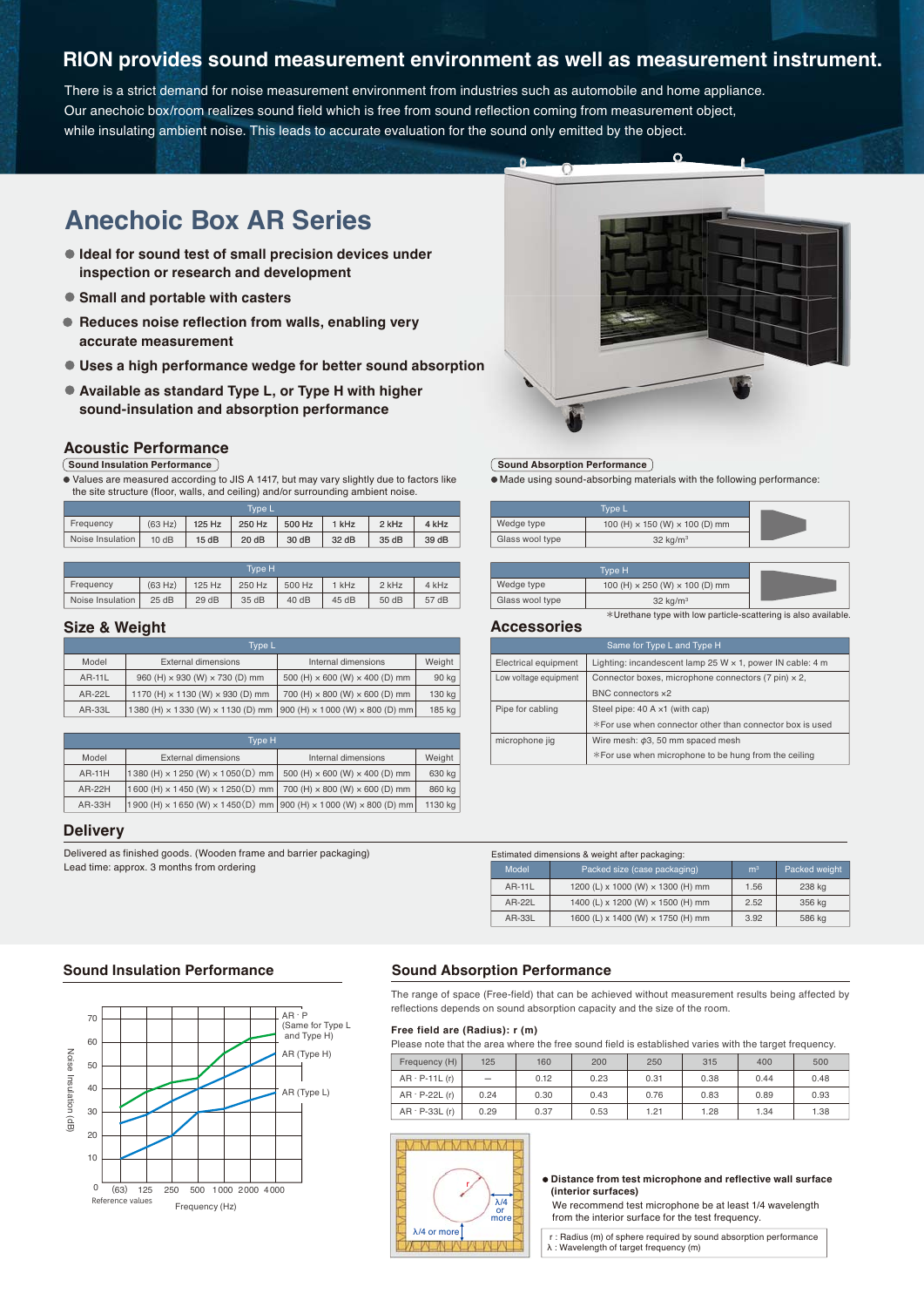

# **Assembly Type Anechoic Room AR/P Series**

- **On-site assembly type to be installed in existing buildings cuts costs**
- **Options such as enhanced sound insulation performance or additional equipment is available**
- **Available as standard Type L, or Type H with higher sound-insulation and absorption performance**

#### **Acoustic Performance**

**Sound Insulation Performance**

 $\overline{\bullet}$  Values are measured according to JIS A 1417, but may vary slightly due to factors like the site structure (floor, walls, and ceiling) and/or surrounding ambient noise.

|                             | Same for Type L and Type H |         |          |        |                                 |       |         |       |
|-----------------------------|----------------------------|---------|----------|--------|---------------------------------|-------|---------|-------|
|                             | Frequency                  | (63 Hz) | $125$ Hz | 250 Hz | 500 Hz                          | 1 kHz | $2$ kHz | 4 kHz |
|                             | Noise Insulation           | 32 dB   | 39 dB    | 43 dB  | 44 dB                           | 56 dB | 62 dB   | 64 dB |
| *Deviation -3 dB or greater |                            |         |          |        | *Inside () are reference values |       |         |       |

#### **Size & Weight**

| Type L          |                                                  |                                                   |         |  |  |  |
|-----------------|--------------------------------------------------|---------------------------------------------------|---------|--|--|--|
| Model           | External dimensions                              | Internal dimensions                               | Weight  |  |  |  |
| <b>AR.P-11L</b> | 3010 (H) × 2700 (W) × 2100 (D) mm                | $2160$ (H) $\times$ 1900 (W) $\times$ 1300 (D) mm | 3400 kg |  |  |  |
| AR.P-22L        | 3010 (H) × 3600 (W) × 3000 (D) mm                | 2160 (H) × 2800 (W) × 2200 (D) mm                 | 5200 kg |  |  |  |
| AR.P-33L        | 3010 (H) x 4500 (W) x 3900 (D) mm                | 2160 (H) × 3700 (W) × 3100 (D) mm                 | 7200 kg |  |  |  |
| AR.P-44L        | 3010 (H) $\times$ 5400 (W) $\times$ 4 800 (D) mm | 2160 (H) $\times$ 4600 (W) $\times$ 4000 (D) mm   | 9500 kg |  |  |  |

| Type H     |                                                   |                                                   |           |
|------------|---------------------------------------------------|---------------------------------------------------|-----------|
| Model      | External dimensions                               | Internal dimensions                               | Weight    |
|            | AR.P-22H 3410 (H) x 3600 (W) x 3000 (D) mm        | $2160$ (H) $\times$ 2400 (W) $\times$ 1800 (D) mm | 6200 kg   |
|            | AR.P-33H 3410 (H) x 4500 (W) x 3900 (D) mm        | 2160 (H) x 3300 (W) x 2700 (D) mm                 | 8600 kg   |
| $AR.P-44H$ | $3410$ (H) $\times$ 5400 (W) $\times$ 4800 (D) mm | 2160 (H) $\times$ 4200 (W) $\times$ 3600 (D) mm   | 11 300 kg |



#### **Sound Absorption Performance**

Made using sound-absorbing materials with the following performance:

| Wedge type      | 200 (H) $\times$ 250 (W) $\times$ 200 (D) mm |  |
|-----------------|----------------------------------------------|--|
| Glass wool type | $32$ kg/m <sup>3</sup>                       |  |
|                 |                                              |  |

|                 | Tvpe H                                                         |  |
|-----------------|----------------------------------------------------------------|--|
| Wedge type      | 200 (H) $\times$ 450 (W) $\times$ 200 (D) mm                   |  |
| Glass wool type | $32 \text{ ka/m}^3$                                            |  |
|                 | *Urethane type with low particle-scattering is also available. |  |

**Accessories**

|                       | Same for Type L and Type H                                         |  |  |  |
|-----------------------|--------------------------------------------------------------------|--|--|--|
| Electrical equipment  | Lighting: LED 7 W (AR.P-11L x 1) (AR.P-22L/22H x 2)                |  |  |  |
|                       | $(AR.P-33L/33H \times 4)$ $(AR.P-44L/44H \times 6)$                |  |  |  |
|                       | Indicator lamp: LED 4 W (Indicates measurement in progress)        |  |  |  |
|                       | Power outlet: 100 V (2PE) $\times$ 1                               |  |  |  |
|                       | Distribution board: ELB x1, NF4 circuit (primary power supply      |  |  |  |
|                       | after distribution board installed separately)                     |  |  |  |
| Low voltage equipment | Connector box, microphone connectors (7 pin) x2, BNC connectors x2 |  |  |  |
| Pipe for cabling      | Steel pipe: $40 A \times 1$ (with cap)                             |  |  |  |
|                       | *For use when connector other than connector box is used           |  |  |  |
| Microphone jig        | 4 hooks hanging from ceiling, set of 4 hooks mounted on the walls. |  |  |  |

#### **Delivery**

Parts are sent ahead of time and then assembled on-site. (Assembly: Approx. 9 to 15 days by adequate number of workers)

\*Assembly time varies with the size of room. We dispatch a supervisor with specialized knowledge of acoustics for construction management and perform test once work is completed.

Test report is provided.

Shipped (by sea freight) approx. 3 months after contract.

#### **Please Contact Us**

| Proposals for measuring instruments, test subject<br>and microphone fixtures, etc., that meet noise measuring standards |
|-------------------------------------------------------------------------------------------------------------------------|
| Design & construction of larger dedicated testing facilities                                                            |
| Enhancing sound insulation performance                                                                                  |
| Proposals for microphone and test object mounting jigs<br>and moving equipment such as microphone traverse              |
| Proposals for auxiliary equipment such as ventilation and AC                                                            |
| Installation of lighting, CCTV, intercoms, fire alarms, etc.                                                            |
| Incorporation into production lines                                                                                     |



Construction example for large anechoic room